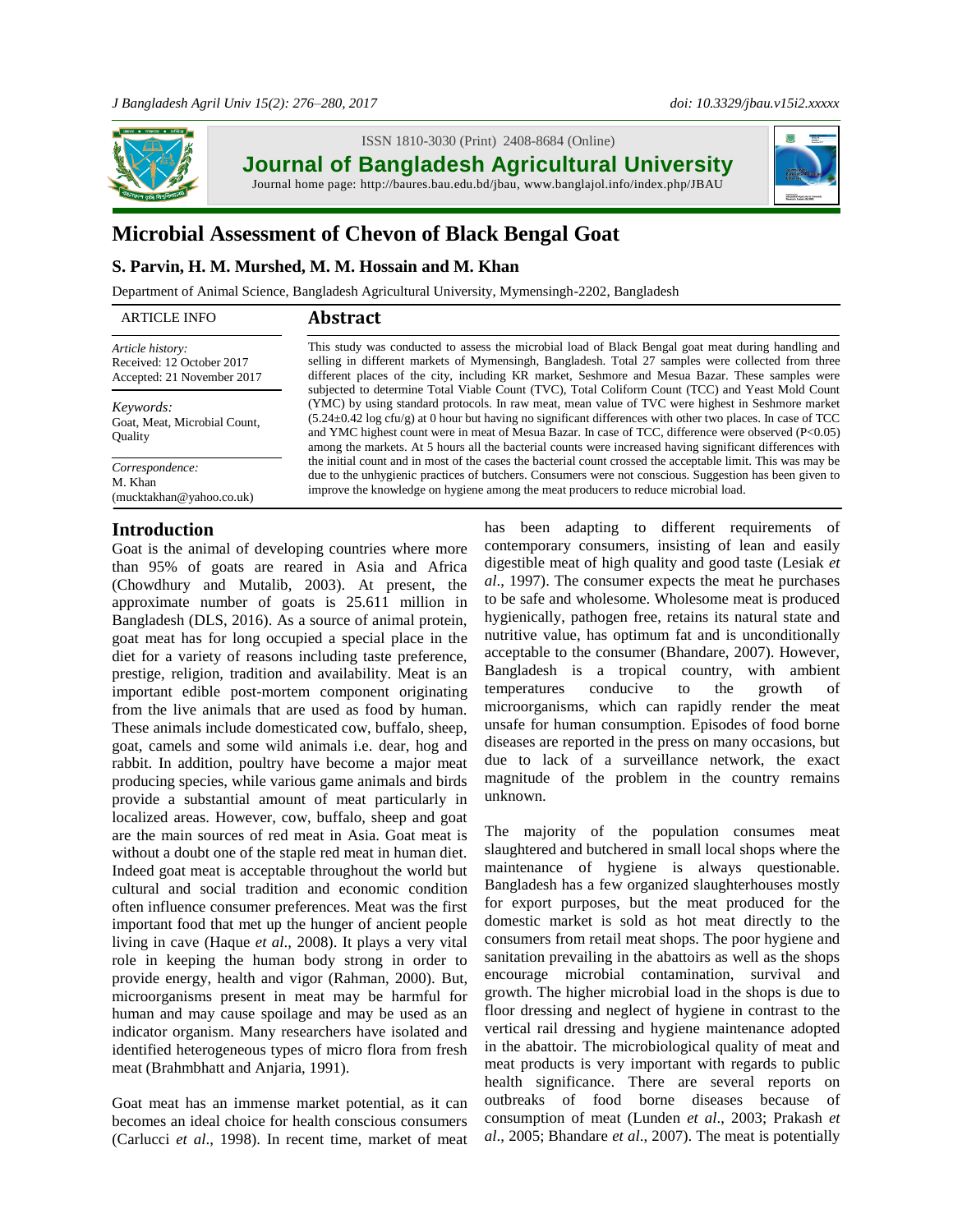subjected to contamination from a variety of sources within and outside animal during the slaughter of animal to sell. In living animals, those surfaces in contact with the environment harbor a variety of microorganisms. The contaminating organisms are derived mainly from the hide of the animal and the feces. The place of slaughter, the environment of the slaughter house, the floor of the retail outlet, the air in the outlet and the vehicle used for the transport of the meat from the slaughter house to the retail outlet act as the external sources for the contamination of the meat (Sofos *et al*., 1999 and Sudhakar *et al*., 2009). Food habits of Indian society have substantially changed due to rapid urbanization and westernization, resulting in people converting from vegetarian to non-vegetarian diet. Hence the demand for meat is increasing. Simultaneously the consumers have become more alert regarding the quality, freshness and health aspects of meat (Selvan *et al*., 2007). The absence of organized slaughter house facility and the existence of small retail outlets have been the two biggest hurdles for hygienic production of meat.

The public due to unawareness and due to nonenforcement of laws, many of a time, buy meat which cannot ensure protection to consumers from the effect of potential danger of inferior meat (Prodhan, 2015). Microbial implication in handling, slaughtering, dressing, processing and distribution of meat and meat products may endanger human health. Therefore the study was undertaken to determine the extent of microbial contamination of goat meat obtained from slaughter yards and from meat stalls at late market hours and to assess the selected microbial attributes such as total viable bacterial count (TVC), total coliform count

(TCC) and yeast mold count (YMC) in goat meat cuts of different sources. Thereby, the experiment was carried out with following objectives: i) to evaluate microbial load of goat meat during handling and selling in the market. ii) to examine the microbial load at different hours of interval from slaughtering to selling and iii) to recommend suitable time from slaughtering to selling.

# **Materials and Methods**

#### **Place of experiment**

The experiment was conducted in the laboratory of the Department of Animal Science in Bangladesh Agricultural University (BAU), Mymensingh, Bangladesh. The experiment was conducted within July– December 2014.

#### **Experimental samples**

All samples were obtained from local retail markets situated in K.R. Market at BAU campus, Sheshmore Market and Mymensingh City market. The markets were run by the local municipal authorities and upazila parishad. The goat of almost same ages were brought to convenient slaughter points and slaughtered by Halal method. After skinning they cut it into different parts of its body. Then the meat was put in sterilized bag. The samples were collected immediately after slaughter.

#### **Experimental design**

There are three treatments in this experiment. These are  $T1= 0$  hour (control),  $T2= 2$  hours,  $T3= 5$  hours. The bacterial count was taken at 0, 2, and 5 hours after the collection of the sample from each location.

| <b>Samples</b>            | <b>No. of Replications</b> | <b>Treatments</b>                                           |
|---------------------------|----------------------------|-------------------------------------------------------------|
| Place 1 (KR Market)       |                            | $0 \text{ hr}$ (control), $2 \text{ hrs}$ , $5 \text{ hrs}$ |
| Place 2 (Seshmore)        | 9                          | $0 \text{ hr}$ (control), $2 \text{ hrs}$ , $5 \text{ hrs}$ |
| Place 3 (Mymenshing city) | Q                          | $0 \text{ hr}$ (control), $2 \text{ hrs}$ , $5 \text{ hrs}$ |

#### **Media and reagent employed for TVC, TCC and YMC**

#### **Solid media and reagents**

The media employed for these bacteriological analysis included plate count agar (PCA), MacConkey agar (MA) and potato dextrose agar (PDA). The commercial media were prepared according to the direction of the manufacturers.

#### **Glassware and other appliances**

Different types of glassware and appliances were used during the course of the experiment. These were as follows: Test tubes (with or without Durham's fermentation tube and stopper), petridishes, conical flask, pipette (1 ml, 5 ml, 10 ml and 25 ml capacities), glass rod spreader, test tube stand, mortar and pestle, whirly mixture machine, blender machine, water bath,

incubator, refrigerator, sterilizing instruments, hot air oven, ice boxes, electronic balance.

#### **Preparation of sample for bacteriological studies**

Each of the samples was macerated in a mechanical blender using sterile diluents as per recommendation of International Organization for Standardizations (ISO, 1995). About ten grams of the meat sample was taken aseptically with a sterile forceps and transferred into sterile containers containing 90 ml of 0.1% peptone water. A homogenized suspension was made in a sterile blender. Thus 1:10 dilution of the samples was obtained. Later on using whirly mixture machine different serial dilutions ranging from  $10^{-2}$  to  $10^{-7}$  were prepared according to the standard method (ISO, 1995).

#### **Enumeration of total viable count (TVC)**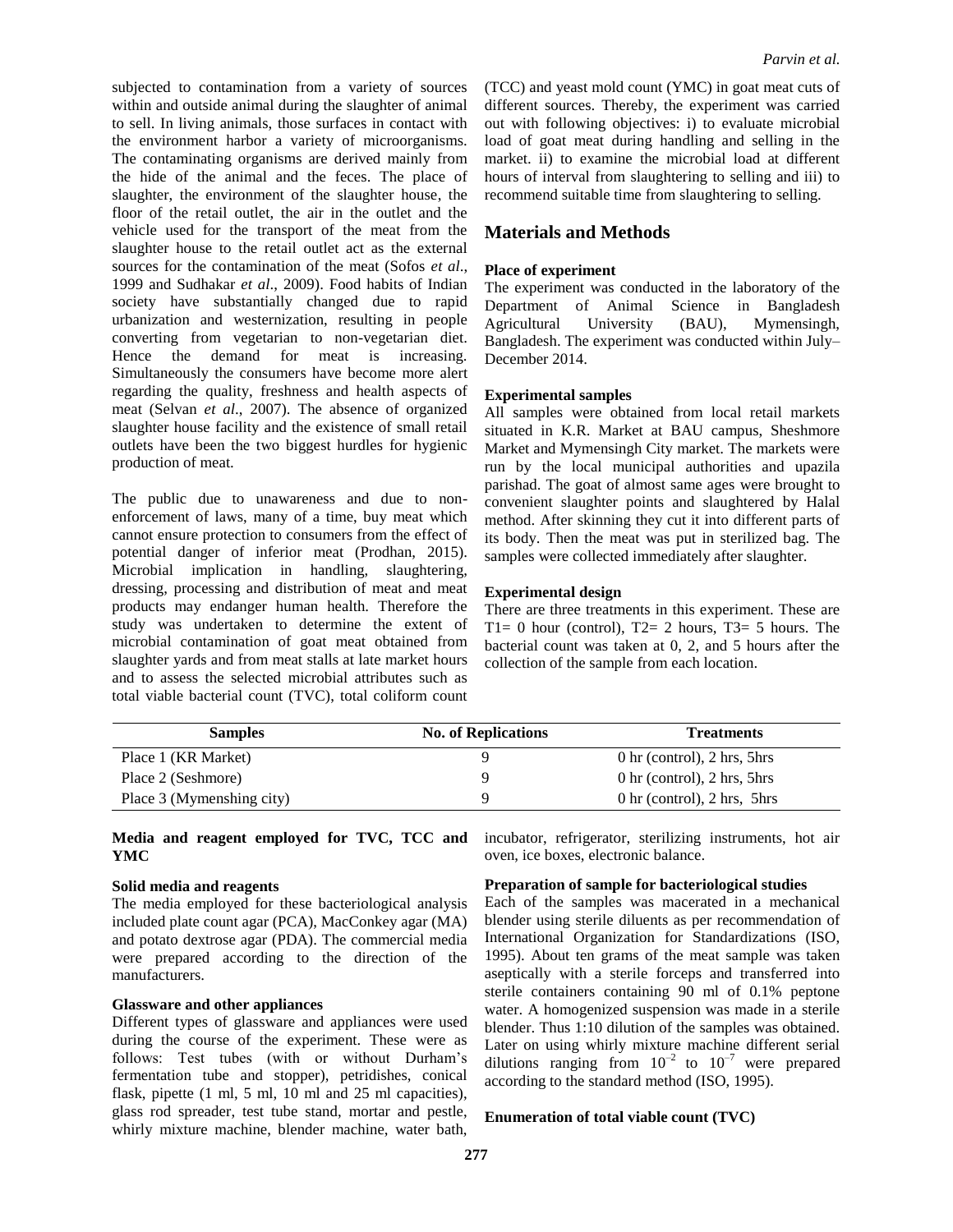## *Microbial assessment of goat mean*

For the determination of total bacterial count, 0.1 ml of each ten-fold dilution was transferred and spread on duplicate PCA using a fresh pipette for each dilution. The diluted samples were spread as quickly as possible on the surface of the plate with a sterile glass spreader. One sterile spreader was used for each plate. The plates were then kept in an incubator at 37 °C for 24 hours. Following incubation, plates exhibiting <300 colonies were counted. The average number of colonies in a particular dilution was multiplied by the dilution factor to obtain the total viable count. The total viable count was calculated according to ISO (1995). The results of the total bacterial count were expressed as the number of organism or colony forming units per gram  $(CFU/g)$  of meat sample. Then results were calculated into log value.

#### **Enumeration of total coliform count (TCC)**

For the determination of Total Coliform Count (TCC), 0.1 ml of each ten-fold dilution was transferred and spread on MacConkey agar using a sterile pipette for each dilution. The diluted samples were spread as quickly as possible on the surface of the plate with a sterile glass spreader. One sterile spreader was used for each plate. The plates were then kept in an incubator at 37°C for 24 hours. Following incubation, plates exhibiting <300 colonies were counted. The average number of colonies in a particular dilution was multiplied by the dilution factor to obtain the total viable count. The total viable count was calculated according to ISO (1995). The results of the total bacterial count were expressed as the number of organism or colony forming units per gram  $(CFU/g)$  of meat sample. Then results were calculated into log value.

#### **Enumeration of yeast-mold count (YMC)**

For the determination of yeast and mold counts, 0.1 ml of each ten-fold dilution was transferred and spread on triplicate PDA agar using a sterile pipette for each dilution. The diluted samples were spread as quickly as possible on the surface of the plate with a sterile glass spreader. One sterile spreader was used for each plate. The plates were then kept in an incubator at 25°C for 48–72 hours. Following incubation, plates exhibiting 30–300 colonies were counted. Colonies were counted with the aid of a colony counter. The average number of colonies in a particular dilution was multiplied by the dilution factor to obtain the yeast and mold count. The yeast and mold count was calculated according to ISO (1995). The results of the yeast and mold count were expressed as the number of organism of colony forming units per gram (CFU/g) of goat samples.

#### **Statistical analysis**

All the average means and standard deviations were calculated through Microsoft excel. Microsoft Excel 2010 Data analysis tool pack was used to analyze the data. 3×3 factorial design was used to calculate the interaction between the place and time. One way anova

from Microsoft Excel 2010 Data analysis tool pack was used to calculate the *P* value.

## **Results and Discussion**

### **Total viable count (TVC)**

Total Viable count (TVC) is a measure of microbial quality of the meat. Presence of microbes in high numbers (TVC>10<sup>7</sup>CFU/g) first track the spoilage of the meat (Ahmad *et al* 2013). According to the raw meat Grading and Marketing Rules, APC of 60% of analyzed samples must not exceed  $10^6$ CFU/g, whereas 40% of the samples may have counts up to  $10^7$ CFU/g (Mukhopadhyay *et al*., 2009). Results of TVC are placed in Table 1. Highest mean value for TVC in 0 hour found in Sessmore market but there were no significant difference in TVC among the markets assessed (*P*>0.05). All the results of TVC at 5 Hours showed a gradual increase in TVC than 0 hour. Significant difference found among different hours in every cases (P<0.01). Initial counts show similarity with Hogue *et al.* 2008. This result shows that huge contaminations occur but there is more or less uniformity in bacterial load of these markets. However, the reduced counts on some cases are probably due in part to the fat layer which tends to reduce the amount of unbound moisture available for the growth or survival of microorganism (Jay, 1978 and Lasta *et al.,* 1992) and also due to more exposure to washing. Increase in TVC with time shows similarity with Hassall (1995) where the study concluded that the bacterial count increased tremendously by the time the carcasses were received by the store from slaughter slab.

#### **Total coliform count (TCC)**

TCC **i**ndicates the hygienic condition of meat (Ahmad *et al*. 2013). According to Compendium of Microbiological Criteria for Food, 2016 coliforms more than log 2 cfu/g indicates unsatisfactory meat which may result pathogenic conditions from meat. The results of TCC are placed in Table 2. In present study, it revealed that, in many cases the TCC crossed the satisfactory level showing unhygienic conditions of the slaughter slabs and meat shops. At five hours all the samples crossed the satisfactory levels showing unacceptable meat in retail shops at late hours. Significant difference found among the markets at 0 hour (*P*<0.05). Almost all cases significant difference found TCC level  $(P<0.05)$ with increase of time. Hoque *et al.* (2009) also found higher coliform counts in late hours at retail meat. Presence of some coliform bacteria may cause detrimental conditions and spoil the quality of meat and high count of TCC (more than log 2) is not acceptable. Mukhopadhyay *et al*. (2013) and Bhandare *et al*. (2007) also found similar results in retail shops while detecting coliform bacteria.

#### **Yeast mold count (YMC)**

Yeast mold count can be used as an indicator of overall quality and safety of any food item. In many food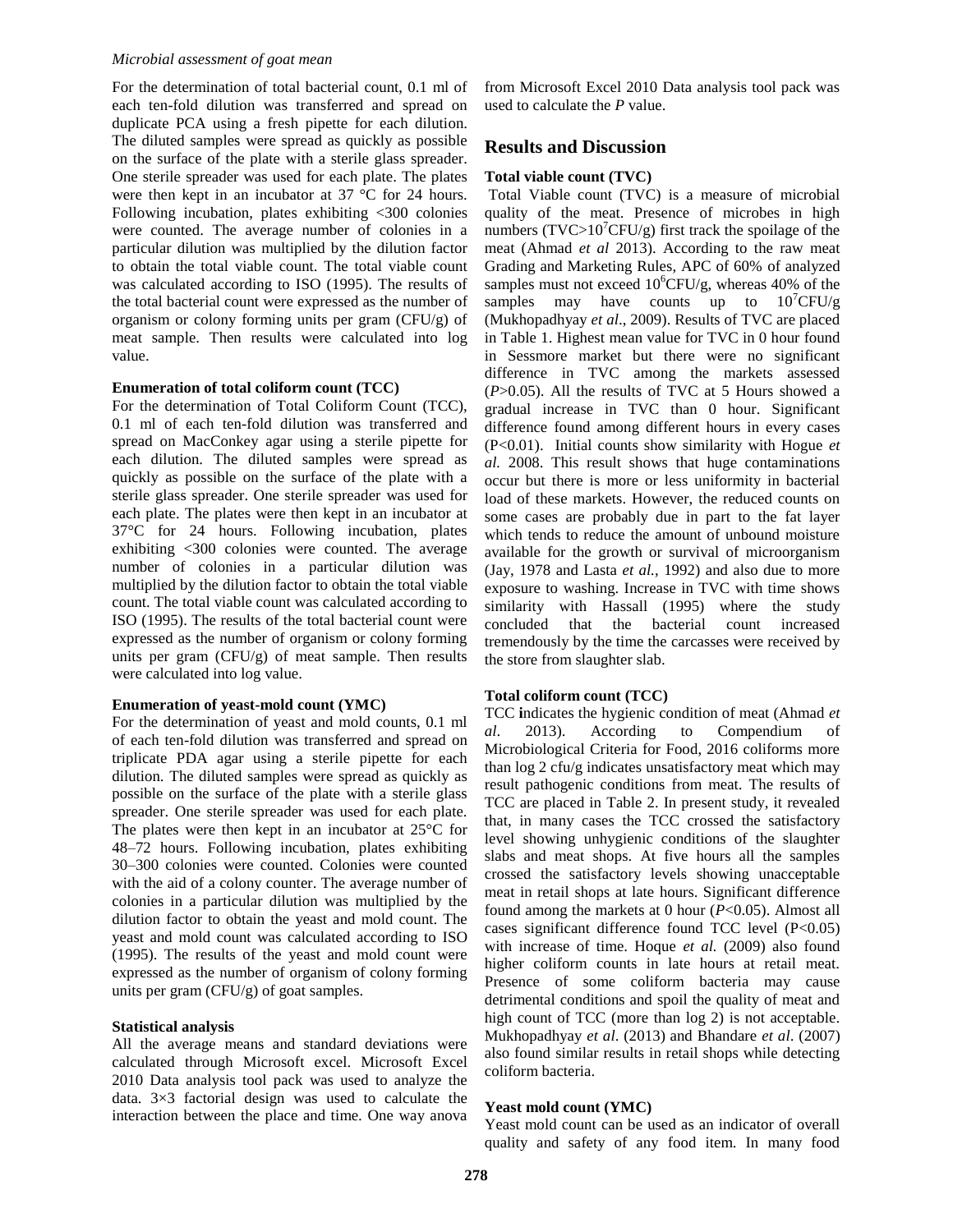standards it has been used such as food standards of Australia and New Zealand. Both yeasts and molds cause various degrees of deterioration and decomposition of foods. They can invade and grow on virtually any type of food at any time. In this study, the YMC count results are placed in Table 3. No significant difference found among the markets at 0 hours (P>0.05). But significant difference found at 2 hours and 5 hours in YMC among the markets (P<0.05). All the cases showed significant increase with time  $(P<0.01)$ . Most of the experiments on yeast mold counts of meat show the satisfactory level of YMC  $10^2 - 10^3$ cfu/g (Barros *et al*., 2007 and Huang et al 2014). In this experiment yeast mold count crossed satisfactory level in almost all the cases at 5 hours and were not satisfactory according to YMC level.

| Table 1. Total Viable Count (TVC) |  |  |
|-----------------------------------|--|--|
|-----------------------------------|--|--|

|                    |                 | Time interval   |                 |                |                    |
|--------------------|-----------------|-----------------|-----------------|----------------|--------------------|
| Location           | 0 hour          | 2 hours         | 5 hours         | <b>P</b> value | Significance level |
| <b>KR</b> Market   | $4.33 \pm 0.45$ | $5.94 \pm 0.54$ | $6.92 \pm 0.21$ | 0.007          | $***$              |
| <b>Shesmore</b>    | $5.24 \pm 0.42$ | $6.57 \pm 1.32$ | $8.09 \pm 0.50$ | 0.019          | *                  |
| Mymensingh City    | $5.17 \pm 0.28$ | $6.64 \pm 0.05$ | $8.47 \pm 1.27$ | 0.004          | **                 |
| P value            | 0.214           | 0.539           | 0.128           |                |                    |
| Significance Level | NS              | NS              | NS              |                |                    |

 $* = P < 0.05$ ,  $* P < 0.01$  and NS = Not Significant

## **Table 2. Total Coliform Count (TCC)**

|                    |                 | Time interval   |                 |         |                           |
|--------------------|-----------------|-----------------|-----------------|---------|---------------------------|
| Location           | 0 hour          | 2 hours         | 5 hours         | P value | <b>Significance level</b> |
| <b>KR</b> Market   | $2.2 \pm 0.31$  | $2.4 \pm 0.63$  | $2.73 \pm 0.41$ | 0.656   | NS                        |
| <b>Shesmore</b>    | $1.41 \pm 0.01$ | $1.76 \pm 0.02$ | $2.36+0.17$     | 0.012   | ∗                         |
| Mymensingh City    | $2.63 \pm 0.09$ | $3.0 \pm 0.19$  | $3.50+0.05$     | 0.049   | ∗                         |
| P value            | 0.018           | 0.077           | 0.072           |         |                           |
| Significance Level | *               | NS              | NS              |         |                           |

 $* = P < 0.05$ ,  $* P < 0.01$  and NS = Not Significant

| Table 3. Yeast Mold Count (YMC) |  |  |  |  |
|---------------------------------|--|--|--|--|
|---------------------------------|--|--|--|--|

|                    |                 | Time interval   |                 |                |                    |
|--------------------|-----------------|-----------------|-----------------|----------------|--------------------|
| Location           | 0 <sub>hr</sub> | 2 hrs           | 5 hrs           | <b>P</b> value | Significance level |
| <b>KR</b> Market   | $2.42 \pm 0.10$ | $2.71 \pm 0.02$ | $3.42+0.13$     | 0.016          | ∗                  |
| Seshmore           | $2.36 \pm 0.02$ | $3.5 \pm 0.07$  | $4.12+0.17$     | 0.001          | $***$              |
| Mymensingh City    | $2.53 \pm 0.13$ | $3.33 \pm 0.26$ | $4.04 \pm 0.36$ | 0.002          | **                 |
| P value            | 0.250           | 0.002           | 0.027           |                |                    |
| Significance level | NS              | $***$           | *               |                |                    |

 $* = P < 0.05$ ,  $* P < 0.01$  and NS = Not Significant

## **Interaction between place and time**

No significant interaction was found between place and time. Similar results found in all places may be due to less difference among the places.

#### **Correlation**

The value of correlation coefficient between TVC and TCC were found  $r = 0.41$  indicating weak relation between TVC and TCC. But Houqe *et al*. (2009) found strong relationship between TVC and TCC of beef. The value of correlation coefficient between TVC and YMC were found  $r = 0.87$  indicating relatively strong relation between TVC and YMC. This indicates there is relationship between TVC and YMC.

## **Conclusion**

The study revealed that the microbial counts of different meat markets were very high and there were negligible

difference between the microbial counts among the markets. At 0 hours the meat was in acceptable limits but at 2 and 5 hours most of the cases the bacterial counts crossed the acceptable limits. Therefore it is advisable to preserve the meat with care to avoid further microbial contamination after slaughter. However, it is vital for quality tools such as good manufacturing and hygiene practices, hazard analysis and critical control points, microbiological risk evaluation, and quality management to be integrated into the meat processing sector to get safe meat. It is also suggested that authorities should closely monitor and regulate proper slaughtering and transportation facilities in slaughterhouses and meat shops.

## **References**

Ahmad, M.U.D., Sarwar, A., Najeeb, M. I., Nawaz, M., Anjum, A.A.,. Ali, M.A. and Mansur, N. 2013. Assessment of